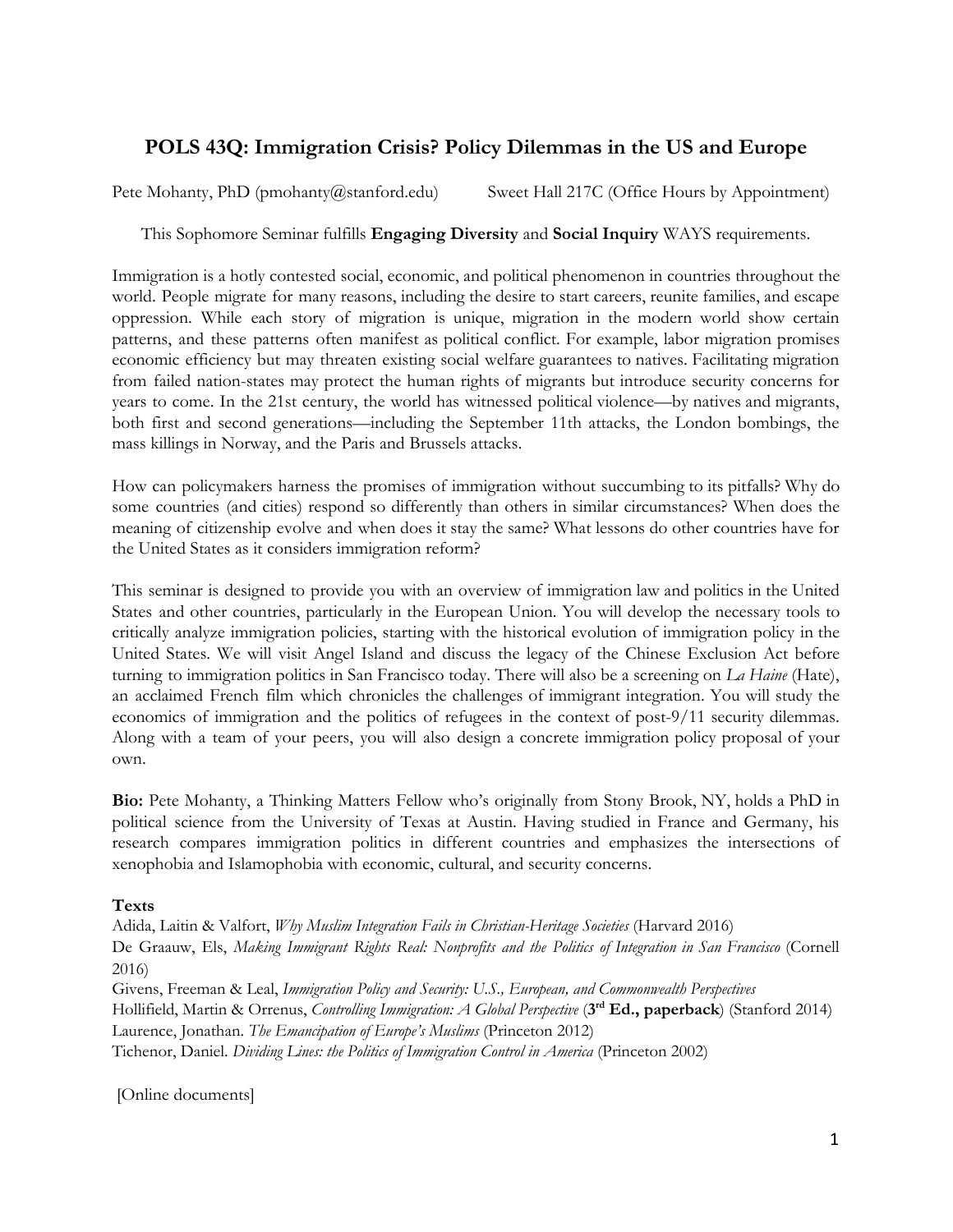# **Grading & Assignments**

There are four components to the grade for this course: *participation* (25%), *journals* (25%), *midterm writing assignment* (25%), and *final writing assignment* (25%).

- Regarding the *participation* grade, as a sophomore seminar, it is the expectation of this course that students come prepared to each seminar to engage in thoughtful discussion of the ongoing themes of the course in light of the readings. The course will be driven by discussion, which means that students are to respectfully engage each other's comments so that our ongoing conversation may serve as a springboard to productive research and writing.
- There will be four short *journals* throughout the term (between 500 and 750 words each) which will give students an opportunity to respond to course material. Journals are on due on Canvas Mondays at noon. Students must write two journals between Week 2 and Week 5 and two journals between Week 6 and Week 9 but may choose which weeks. (See Canvas for details.)
- The *midterm writing assignment* is to analyze an aspect of contemporary US immigration policy with course readings and outside research (about 2,000 words). Students are encouraged to choose a topic on which they may want to make their own policy proposal as part of the final.
- The *final writing assignment* is make an original policy proposal; the final project will be a group project (ideally three students each). The proposal will focus on a particular policy arena and justify the need for reform. Each team will outline likely costs and benefits of their proposal in light of cross-national comparisons between the US, Canada, and Europe. The final proposal is expected to be 4,000 to 5,000 words and will draw on course readings, outside research, and original analysis. Teams will present their projects as works in progress in the second half of the term and then hand in the final product during finals week.

The visit to Angel Island (Saturday April 29th) and the film screening of *La Haine* (Thursday May 9th at 7pm) are required. Students with genuine scheduling conflicts (such as varsity athletic events) should notify Dr. Mohanty as soon as possible for details on make up assignments, which take a comparable amount of time as the activities.

# **THE HONOR CODE**

Violating the Honor Code is a serious offense, even when the violation is unintentional. The Honor Code is available at: http://studentaffairs.stanford.edu/communitystandards/honorcode. Students are responsible for understanding the University rules regarding academic integrity. In brief, conduct prohibited by the Honor Code includes all forms of academic dishonesty, among them copying from another's exam, unpermitted collaboration, and representing as one's own work the work of another.

# **PROVOST'S STATEMENT CONCERNING STUDENTS WITH DISABILITIES**

Students who have a disability which may necessitate an academic accommodation or the use of auxiliary aids and services in a class must initiate the request with the Office of Accessible Education's Disability Resource Center (DRC). The DRC will evaluate the request with required documentation, recommend appropriate accommodations, and prepare a verification letter dated in the current academic term in which the request is being made. Please contact the DRC as soon as possible; timely notice is needed to arrange for appropriate accommodations (phone 723-1066; TDD 725-1067).

**FERPA**: Student Record Privacy Policy (studentaffairs.stanford.edu/registrar/students/ferpa)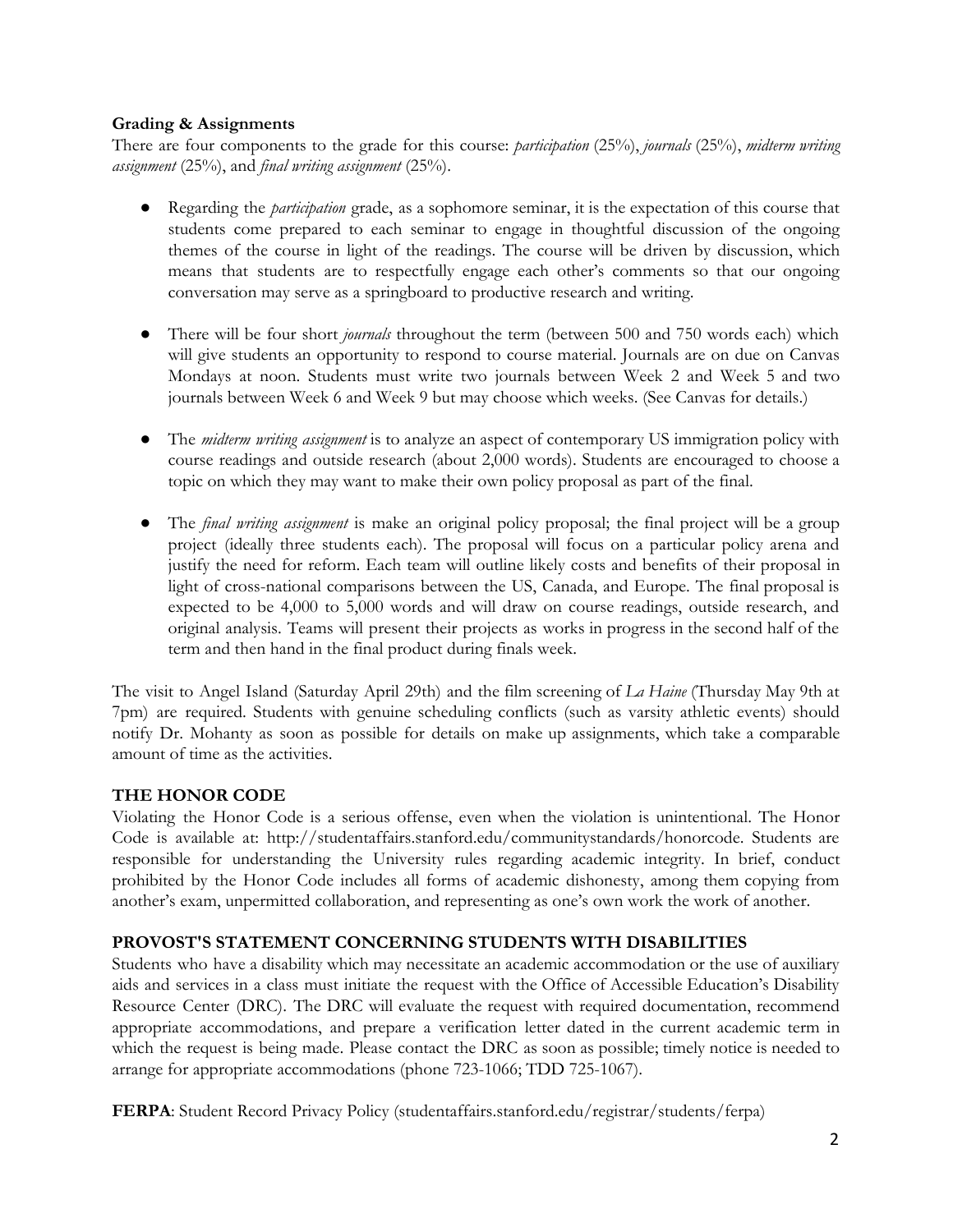# COURSE OUTLINE

Readings without a link that are not found in the book list above will be made available on Canvas.

#### **Week 1 (Monday April 3rd): Immigration in the U.S. and the World**

*Class 1* Class Introduction: Major Themes

*Class 2* Major Immigration Issues in the U.S. and Europe

- United Nations: What is a Refugee? [\(link\)](http://www.unrefugees.org/what-is-a-refugee/)
- The Atlantic: "How Trump's Travel Ban Could Still Be Upheld" by Matt Ford ([link\)](https://www.theatlantic.com/politics/archive/2017/03/how-trumps-travel-ban-could-be-upheld/520995/)
- Gallup: "Islamophobia: Understanding Anti-Muslim Sentiment in the West" [\(link](http://www.gallup.com/poll/157082/islamophobia-understanding-anti-muslim-sentiment-west.aspx))
- The Guardian: "Europe: Immigrants Under Pressure" (read three articles from [here\)](https://www.theguardian.com/world/series/europe-immigrants-under-pressure)
- The Guardian: "Marine Le Pen and Emmanuel Macron face off for the soul of France" [\(link](https://www.theguardian.com/world/2017/mar/26/marine-le-pen-emmanuel-macron-french-elections))
- Slate: "Why Immigration Pushed Britons to Brexit" by Reihan Salam [\(link\)](http://www.slate.com/articles/news_and_politics/politics/2016/06/immigration_and_brexit_how_a_rising_tide_of_european_immigrants_fueled_the.html)

#### **Week 2 (Monday April 10th): The History of Immigration in the United States**

# Journal #1 due on Monday April 11th at Noon on Canvas

*Class 3* Immigration after Independence

- Rogers Smith, *Civic Ideals* (excerpts)
- "The Politics of Immigration Control," Tichenor, Intro + Chapter 2

*Class 4* Nativism, Chinese Exclusion, and the National Origins Act

- Tichenor, Chapter 3-6
- Chinese Railroad Workers in North America Project at Stanford University [\(link\)](http://web.stanford.edu/group/chineserailroad/cgi-bin/wordpress/)

# **Week 3 (Monday April 17th): American Immigration Politics I**

*Class 5* Postwar Immigration Politics & The Rights Revolution

- Tichenor, Chapter 7-10
- De Graauw, pages 1-80

*Class 6* Contemporary Immigration Politics

- Freeman 1996 Client Politics
- Cornelius, "Controlling 'Unwanted' Immigration: Lessons from the United States, 1993-2004"
- *●* Martin's chapter in *Controlling Immigration*
- *●* De Graauw, Chapters 3-5

-------------------------------- Field Trip to Angel Island April Saturday April 22nd --------------------------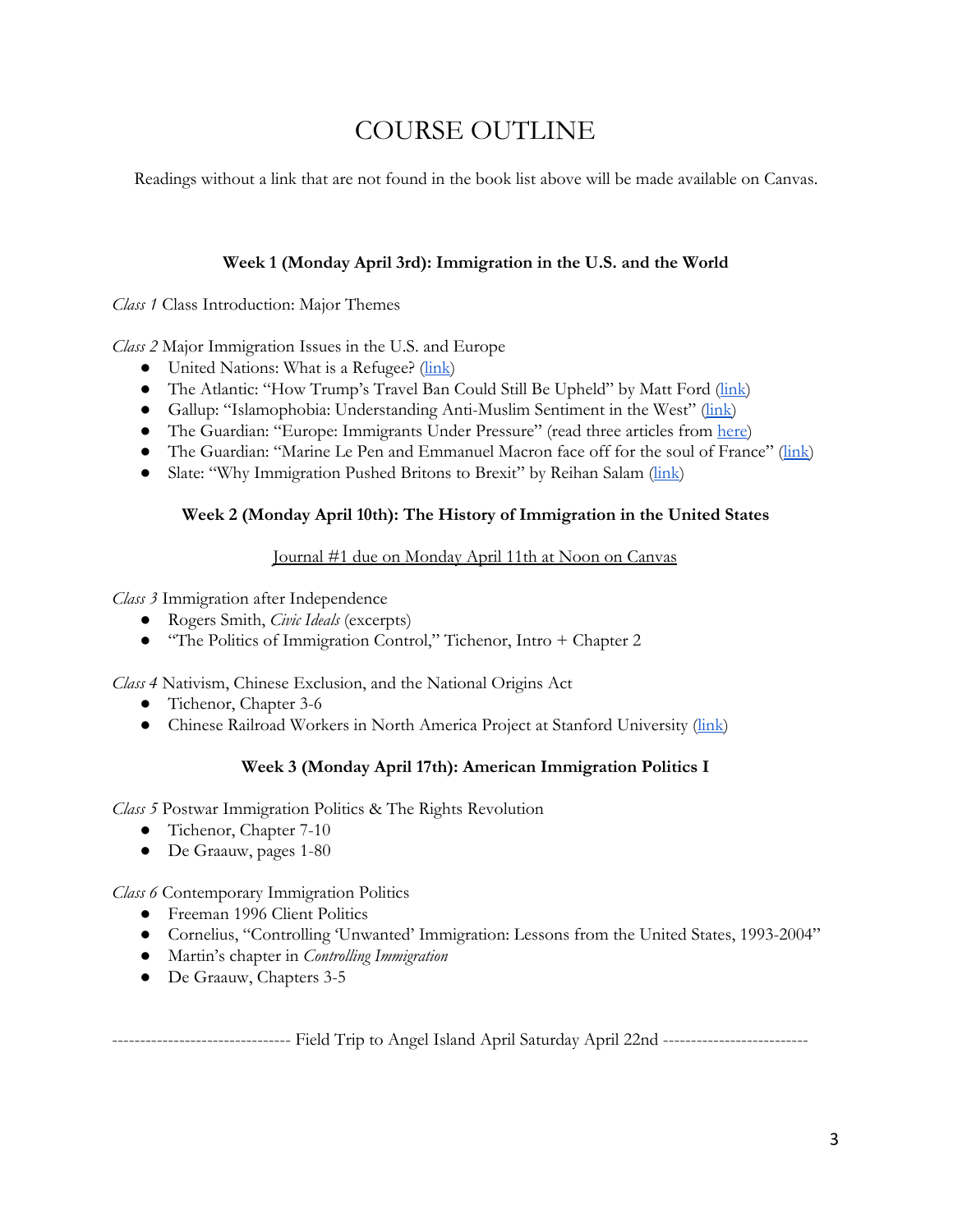# **Week 4 (Monday April 24th): American Immigration Politics II**

*Class 7* Immigration & Security since 9/11

- Migration Policy Institute: "Major Immigration Policy & Program Changes since 9/11" [\(link\)](http://www.migrationpolicy.org/research/post-9-11-immigration-policy-program-changes)
- *●* Intro, chapters 1, 2, 3 of *Immigration Policy & Security*
- *●* Chapter 1 of *Controlling Immigration*

*Class 8* Immigration, Public Opinion, and American Elections

- Hainmueller & Hopkins, 2015. "The Hidden American Immigration Consensus: A Conjoint Analysis of Attitudes toward Immigrants." *AJPS* 59(3): 529-48.
- American Immigration Council: "Who and Where the DREAMers Are" [\(link](https://www.americanimmigrationcouncil.org/research/who-and-where-dreamers-are-revised-estimates))
- Monnat, Shannon M. "Deaths of Despair and Support for Trump in the 2016 Presidential Election" ([link\)](http://aese.psu.edu/directory/smm67/Election16.pdf)

------------------------- Midterm Due Friday April 28th at 7 PM on Canvas ----------------------------------

# **Week 5 (Monday May 1st): Commonwealth Immigration Politics**

#### *Class 9* Canada

- Reitz's chapter in *Controlling Immigration*
- Kymlicka, *Multicultural Citizenship* (excerpts)
- The Guardian: "Canadian election: vote hinges on immigrants at center of rights debate" [\(link\)](https://www.theguardian.com/world/2015/oct/13/canadia-election-immigrants-stephen-harper)
- Final Project outlined, team building in class

#### *Class 10* Great Britain

- *●* Hansen's chapter in *Controlling Immigration*
- *●* Security challenges: chapters 6-8, 10 in *Immigration Policy & Security*
- Laurence, excerpts
- BBC: EU Referendum: the Result in Maps and Charts [\(link](http://www.bbc.com/news/uk-politics-36616028))

# **Week 6 (Monday May 8th): France & Islam**

*Class 11* French Immigration Politics

- *●* Hollifield's chapter in *Controlling Immigration*
- Laurence, excerpts
- Givens, *Voting Radical Right in Western Europe*, brief excerpt
- Readings about the French Presidential election, TBA

*Class 12* Disentangling Race & Religion

● Adida, Laitin & Valfort

-------------------------- Thursday May 9th at 7 pm, *la Haine* (Film Screening, Location TBA) ----------------